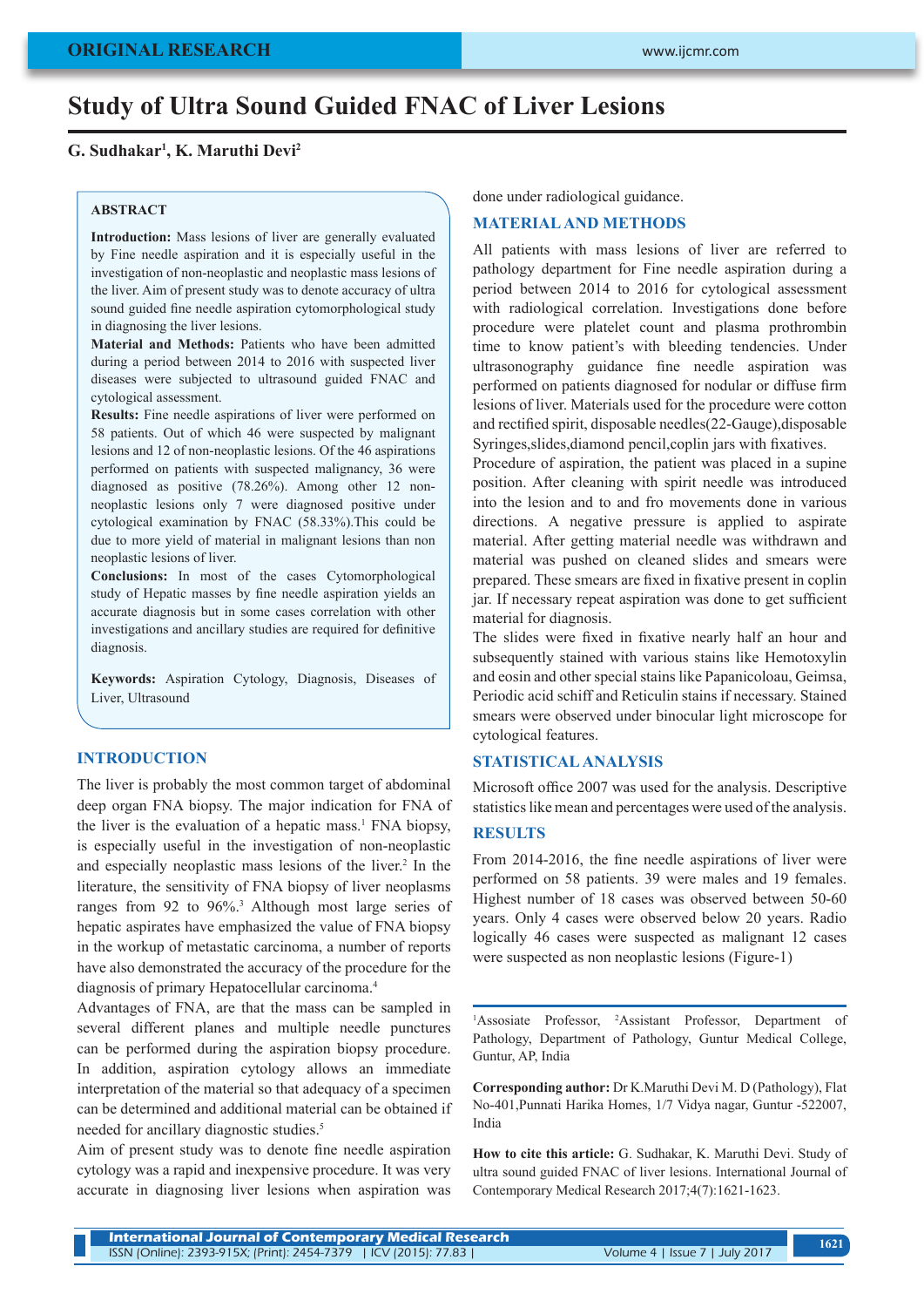Among radio logically suspected 46 malignant cases 36 were diagnosed cytologically as positive for malignancy. Various morphological types were 26 cases of Hepatocellular carcinoma (Figure-2),one case of hepatoblastoma and 9 cases of secondary deposits (Figure 3,4)

Among radio logically diagnosed 12 non neoplastic lesions, 7 cases were cytologically proved and consist of 5 cases of abscess and 2 cases of cholestatic hepatitis.

No conclusive opinions were possible in few cases because of inadequate material/not representative of lesions

## **DISCUSSION**

In 1939,Iverson and Roholm pioneered percutaneous liver core biopsy with a 2.0 m(outside diameter)needle. Fine Needle Aspiration of this organ was established by Sodenstorm in 1966 with the examination of 500 cases. Lundquist, with 2,611 aspirates in 1971, and Brits with 1,105 in 1974 added to the increasing store of information.1,5 Radiological techniques were frequently used in the diagnosis of liver diseases. But in the case of liver lesions combination of ultrasonography and fine needle aspiration yields accurate diagnosis and it has been used since the 1970 to diagnose liver lesions In China this technique has become significant since the accuracy of differential diagnosis of both benign and malignant lesions could reach 88.8%.279 cases of liver lesions were studied by Dr.Edoute in 1976- 1988 by non-ultrasonically guided aspiration biopsy with good accuracy2,4,6

This term ABC was coined by Lowanger and colleagues and refers to specimen on slide. This ABC aroused most interest particularly in Scandinavia, where as Exfoliative cytology in U.S.5,6 FNAC is relatively new technique which was known as far back as in 1833 and is an art that has been updated now.7,8 The earliest case of FNAC was done in 1833 for a case of infected hydatid cyst at St.Bartholmen's hospital hay Stanley and Earla. When the cyst was punctured there was a gush of fluid containing pus and cysts. The patient improved and needle biopsy had thus become an established method of diagnosis of abscess.<sup>3,7,9</sup>

Aspiration is a diagnostic procedure was started by Ward in 1912 and followed by Gunthric (1921)for diagnosis of reticulosis. In 1926 ,Martin and Ellis began examining a series of 1400 palpable malignant tumours using a 18 gauge needle attached to a record syringe at New York Memorial Hospital.<sup>10,11</sup>

The era of FNAC developed in 1930's Ferguson described a technique for diagnosing prostatic tumours (1933).<sup>12</sup> Forster used CNS tumours (1931), Sharp et al in carcinoma lung (1931)and klinger and Burch for endometrial tumours(1932). In 1950,there were papers on thyroid, salivary gland aspirates hy Sodenstorm(1952).Since then,FNAC has been accepted as a diagnostic procedure in Scandinavian and American countries.13.14

A solitary liver mass found in a young woman with a history of taking oral contraceptives is most likely a liver cell adenoma. The cytological pattern must be correlated with clinical presentation and radiological findings. Cytology shows



**Figure-1:** Hepatic abscess showing numerous neutrophils (H and E X 40) of liver, **Figure-2:** Hepatocellular carcinoma showing sheets and individual tumour cells (H and E X40) of liver



**Figure-3:** Metastatic adeno carcinoma (H and E X 40) of liver; **Figure-4:** Metastatic squamous cell carcinoma (H and E X 40) of liver.

highly cellular smears from a clearly defined focal lesion. Monotonous cells resembling normal hepatocytes. Absence of bile duct epithelium.15.16 Hepatocellular carcinoma is the most common primary hepatic malignant tumor and is one of the most frequent cancers seen worldwide. Hepatoma is especially common in China, Southeast Asia and the subsaharan portions of Africa.<sup>17,18</sup>

In the United States, less than 3,000 new cases are diagnosed annually, with 90% of the patients, having underlying cirrhosis due to either alcoholism or hepatitis B or C viral infections.17,19 Other entities associated with the development of Hepatocellular carcinoma include chemical carcinogens, mycotoxins, thorotrast, alpha-1-antitrypsin deficiency, hemochromatosis, and long term anabolic steroid abuse. $20,21$ In the United States, hepatoma is generally seen in older male patients presenting with abdominal pain, right upper quadrant abdominal mass and weight loss.

A large single mass is generally present in the liver, although other presentations can occur including multiple small nodules simulating metastatic carcinoma or a diffuse process. Most patients will have elevated serum alpha-feto protein (AFP) levels. In the United States, the prognosis is quiet poor with a median survival usually less than 6 months. Patients who survive often have a small single lesion that can be completely excised. Unfortunately most patients present with large tumors, which prevents them from being surgical candidates. Therefore, FNA biopsy becomes an initial and important procedure when a dominant mass is present in the liver, because surgery may not be an option. FNA biopsy has been shown to have a high level of diagnostic-sensitivity and specificity for hepatoma.<sup>12,4,22</sup>

Hepatocellular carcinoma in the FNAC, there are many tissue fragment and cohesive cell clusters. The neoplastic hepatocytes are often arranged in trabecular fashion, as thick cords, or in cell balls. The neoplastic cells are relatively small, with round, regular uniform and centrally located nuclei. The cytoplasm is usually less than that of benign hepatocytes seen in the same specimen, and macronucleoli